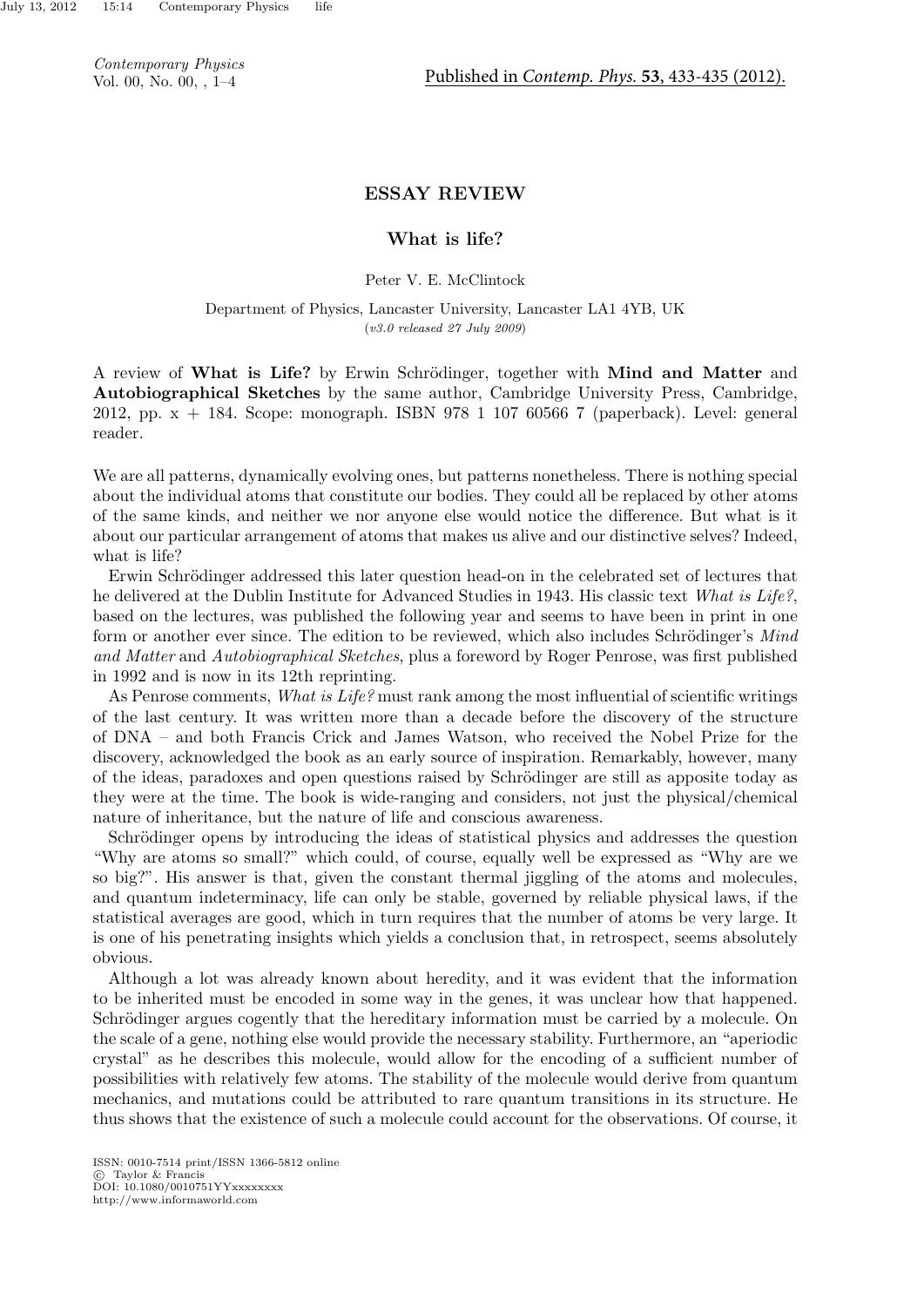### 2 *P. V. E. McClintock*

is now well-known that his arguments were characteristically well-aimed, and that the molecule in question is DNA.

How can one define life? There are many different approaches, none satisfactory, but Schrödinger comments –

What is the characteristic feature of life? When is a piece of matter said to be alive? When it goes on 'doing something', moving, exchanging matter with its environment, and so forth, and that for a much longer period than one would expect an inanimate piece of matter to 'keep going' under similar circumstances.

An isolated piece of non-living matter soon comes into equilibrium with its environment. Living matter, on the other hand, cannot be isolated, at least not for long. It is a non-equilibrium system that continuously exchanges matter and energy with its environment, which is what gives it the capacity "keep going", i.e. be alive, even when it is in a quasi-steady state.

A difficulty with this definition is that one can easily think of situations where the item under study seems to meet the definition, but is clearly not alive in the normal sense. A well-known counter-example of this kind is a fire, which consumes fuel, excretes waste products, can move, and responds to external stimuli such as wind.

Another definition of life can made be in terms of replication. A piece of living matter, for example a rabbit, is normally able to reproduce further members of the species, either sexually in the case of the rabbit, or asexually for e.g. many single-celled creatures. But here we encounter problems with e.g. mules, worker bees, and post-menopausal women – all unable to reproduce, but nonetheless very much alive. In addition, the fire can in a sense reproduce itself, though one would not usually describe it as being alive.

Returning to Schrödinger's definition which in effect says that the piece of matter is alive if it exhibits metabolism, one encounters difficulties with spores and seeds. One can argue that metabolic processes are still occurring in a seed at room temperature, albeit at an enormously slowed rate, and so it can be considered to be alive. But seeds can be cooled for a while to temperatures close to absolute zero, where all chemical reactions cease, apparently without harm. The same applies to the storage of mammalian sperm, used routinely for artificial insemination. Is one to say that the seeds or sperm cells "died" when cooled, and subsequently sprang to life again when warmed and then planted or implanted?

It is interesting to note that, whether in terms of metabolism or replication, a virus is not alive, because it can only reproduce by taking over the reproductive machinery of a cell. This is a far stronger requirement that just needing a congenial environment and a supply of suitable food, as are sufficient to meet the needs of living matter.

Another requirement that is commonly placed on living systems is that their species must be able to evolve. All living things on Earth, even the simplest single-celled organisms such as bacteria, are vastly too complex to have appeared spontaneously within the *∼* 3.5 billion years that have been available. So they must therefore have evolved from something much simpler: otherwise, then they could not be here. It is implausible that the putative organism could have lost its ability to evolve at the very moment we chose to examine it. So, if it is not a member of a species that can evolve, then it is not alive. Note that this argument applies to a species. After being created by their parent(s), individual members of the species grow, reproduce, become geriatric, and then die. The reproductive stage may, very occasionally, produce a mutant that is better fitted for survival, which is of course the process that drives the evolution of the species. It is sometimes argued that e.g. telephones and cars evolve, becoming ever more complex and better fitted to survival in a competitive market as time passes. But nobody would suggest that they are alive. Although it is a pleasing analogy, it is obvious that the evolutionary processes are actually taking place in the minds of the designers and manufacturers rather than in the telephones or cars.

So are we getting any closer to knowing what is life? The broad outline of the sequence of events giving rise to complex life like ourselves seems to be generally agreed. On the young Earth, by chance, a relatively simple self-replicating molecule formed and started evolving. Before long,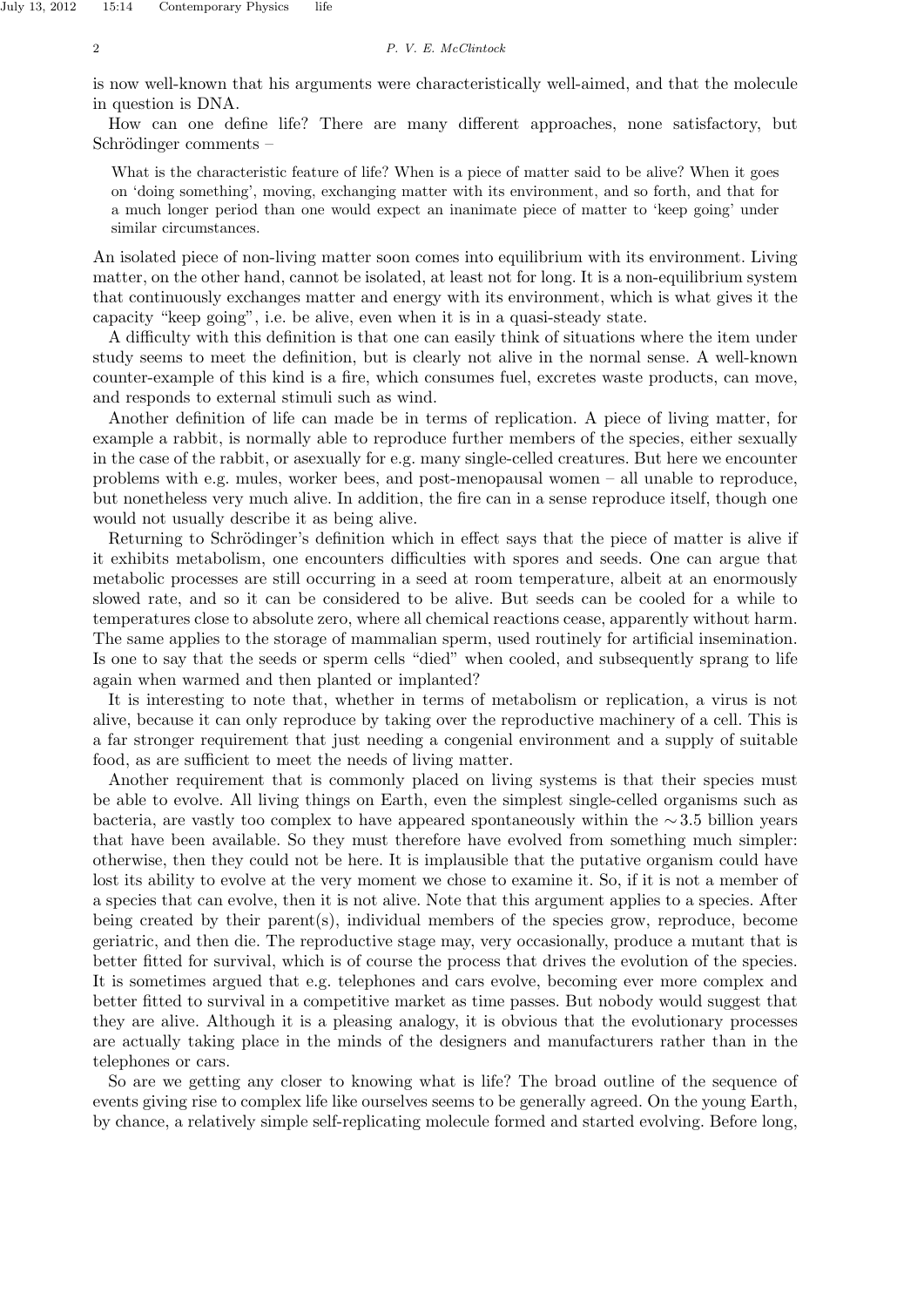#### *What is Life?* 3

it had reached a state similar to a modern bacterium. Just possibly, the replicator or bacterium came to Earth from elsewhere, rather than evolving here, but it hardly matters. Either way, the fossil record shows clear evidence for the existence of bacteria (prokariotic cells) since very early in the Earth's history, from almost as soon as it was cool enough to sustain carbonbased life. For æons, the bacteria just reproduced and diversified. Then, about 2 billion years ago the first eukariotic cell appeared, with a nucleus, much larger and hugely more complex than a bacterium. Eukariotic cells provided the basis for all of the multi-cellular organisms and plants that subsequently evolved. On this scenario, once the first self-replicator appears, evolution through mutation and survival of the fittest will inevitably bring us to where we are (or something like it). However, given that it took so long for the eukariotic cell to appear, it may well be the case that this is the rate-limiting step in the evolutionary chain – which may well bear on the likelihood of finding complex life elsewhere in the Universe.

In fact, all life that we know of takes the form of cells. So a good working definition of living matter might be "matter consisting of cells". If the cells are metabolising, actively maintaining their membrane potentials between inside and outside, then the matter is alive. Otherwise it is dead, albeit previously alive to have been created in cellular form in the first place. Of course, we still have problems with seeds and spores, but this definition still seems satisfactory provided that we accept the possibility of suspended animation. We must, however, bear in mind that non-cellular life might occur in other places, e.g. exoplanets, and question whether we would be able to recognise it as being alive. If it seemed to have the other characteristics of life – was able to reproduce itself, was an open system in a quasi-stationary state exchanging matter and energy with its environment, and indulging in purposeful behaviour e.g. by moving towards a food source or away from danger – then, despite being non-cellular, we would probably regard it as living.

Schrödinger concludes that life is based on the laws of physics but that, nonetheless, there may be some additional law at work that we have not yet annunciated. He is not suggesting a "new force" or anything like that, but a new principle not yet conceived. He points out that the construction of living matter is quite different to anything tested in the laboratory, and pictures a steam engine designer's bafflement when inspecting an electric motor for the first time: he is comfortably familiar with copper, iron and electricity, but he has no idea how the device works. Schrödinger discussion points towards the elusive new principle being somehow connected to entropy, non-equilibrium thermodynamics, and "...and an organism's astonishing gift of concentrating a 'stream of order' on itself and thus escaping the decay into atomic chaos – of 'drinking orderliness from a suitable environment...". A human lifetime has passed since he wrote those words but, notwithstanding staggering advances in laboratory experiments on life and quasi-life, that additional principle still eludes us.

*What is Life?* closes with a discussion of free will and determinism and the central paradox, which he presents as –

- (i) My body functions as a pure mechanism according to the Laws of Nature.
- (ii) Yet I know, by incontrovertible direct experience, that I am directing its motions, of which I forsee the effects, that may be fateful and all-important, in which case I feel and take full responsibility for them.

He does not of course resolve the paradox, but the discussion is stimulating. The ideas are developed further in *Mind and Matter*.

*Mind and Matter* is based on Schrödinger's Terner Lectures, which he delivered at Trinity College, Cambridge, in October 1956. He considers the connection between consciousness and physical events occurring in the brain, reminding us that the world is our own construct, based on sensations, perceptions and memories. Its manifestation results from brain processes, and he wonders what is special about them but, not surprisingly, fails to find a satisfactory answer.

Schrödinger goes on to consider "the apparent gloom of Darwinism", sadly accepts the need to abandon Lamarkism (i.e. the inheritance of acquired characteristics – which, actually, has